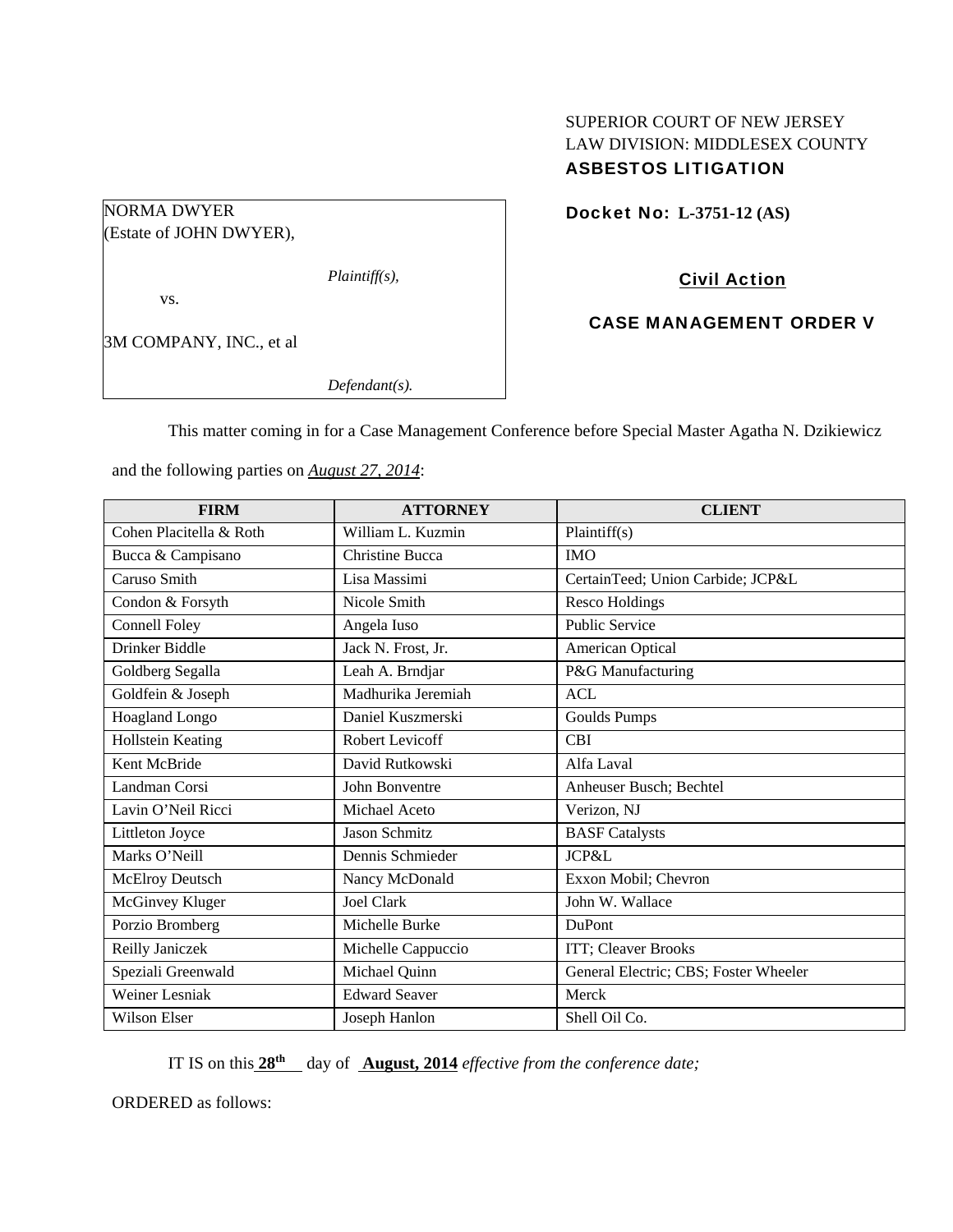Counsel receiving this Order through computerized electronic medium (E-Mail) shall be deemed by the court to have received a copy of the filed original court document. Any document served pursuant to this Order shall be deemed to be served by mail pursuant to *R*.1:5-2.

# **DISCOVERY**

- December 31, 2014 Fact discovery, including depositions, shall be completed by this date. Plaintiff's counsel shall contact the Special Master within one week of this deadline if all fact discovery is not completed.
- December 31, 2014 Depositions of corporate representatives shall be completed by this date.

## **EARLY SETTLEMENT**

- December 3, 2014 The settlement conference previously scheduled on this date is **CANCELLED**.
- December 15, 2014 Settlement demands shall be served on all counsel and the Special Master by this date.

## **SUMMARY JUDGMENT MOTION PRACTICE**

- January 23, 2015 Summary judgment motions shall be filed no later than this date.
- February 20, 2015 Last return date for summary judgment motions.

#### **MEDICAL DEFENSE**

March 31, 2015 Defendants shall identify its medical experts and serve medical expert reports, if any, by this date.

#### **LIABILITY EXPERT REPORTS**

- January 16, 2015 Plaintiff shall identify its liability experts and serve liability expert reports or a certified expert statement by this date or waive any opportunity to rely on liability expert testimony.
- March 31, 2015 Defendants shall identify its liability experts and serve liability expert reports, if any, by this date or waive any opportunity to rely on liability expert testimony.
- April 30, 2015 Plaintiff shall identify its rebuttal liability experts and serve rebuttal liability expert reports, if any, by this date.

## **ECONOMIST EXPERT REPORTS**

February 27, 2015 Plaintiff shall identify its expert economists and serve expert economist report(s), if any, by this date or waive any opportunity to rely on economic expert testimony.

\_\_\_\_\_\_\_\_\_\_\_\_\_\_\_\_\_\_\_\_\_\_\_\_\_\_\_\_\_\_\_\_\_\_\_\_\_\_\_\_\_\_\_\_\_\_\_\_\_\_\_\_\_\_\_\_\_\_\_\_\_\_\_\_\_\_\_\_\_\_\_\_\_\_\_\_\_\_\_\_\_\_\_\_\_\_\_\_\_\_\_\_\_\_\_\_\_\_\_\_\_\_\_\_\_\_\_\_\_\_